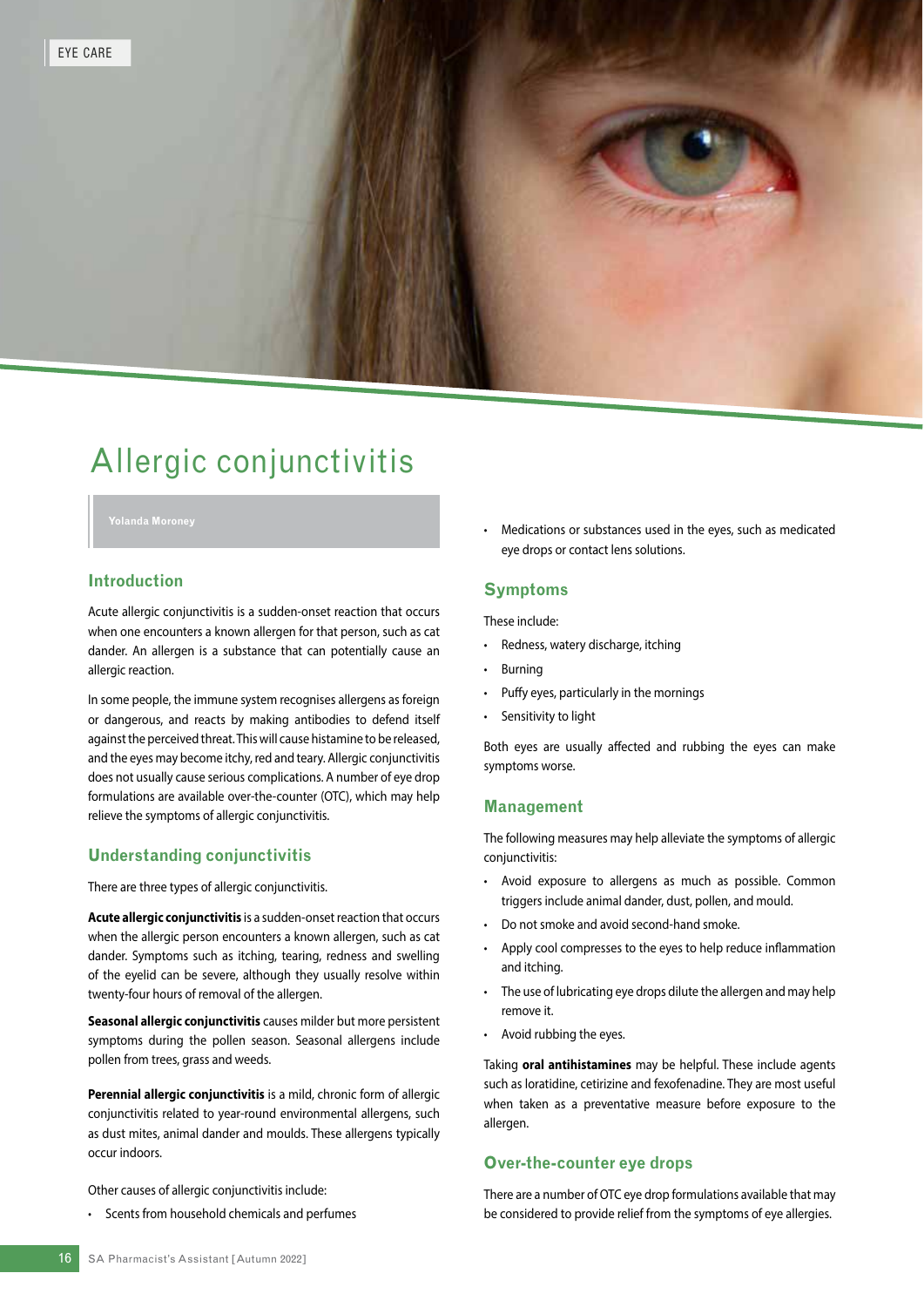#### **Antihistamines**

These agents provide rapid relief from allergic symptoms by blocking histamine in the eye. They are useful for treating symptoms of seasonal allergic conjunctivitis.

Examples include emedastine, levocabastine and antazoline.

#### **Mast cell stabilisers**

Histamine is released through mast cells. Mast cell stabilisers act by slowing down this release. They are slower to relieve symptoms than antihistamines, but the effects are longer lasting.

Mast cell stabilisers are used to best effect for long-term prophylaxis in seasonal conjunctivitis, and treatment should be started before exposure to allergens.

Examples include lodoxamide and sodium cromoglycate.

#### **Decongestants**

These relieve redness of the eye. Prolonged use should be avoided since rebound redness may occur. If irritation and redness last longer than 48 hours, medical attention should be sought.

Examples include naphazoline, phenylephrine, oxymetazoline and tetryzoline.

#### **Combination preparations**

**Antihistamine with mast cell stabiliser**: The antihistamine component provides relief from allergic symptoms before the mast cell stabiliser starts to take effect. These agents are useful for temporary prevention of itching, and to treat seasonal or perennial allergic rhinitis.

Examples include olopatadine and ketotifen.

**Antihistamine with decongestant:** These relieve itching of the eye and are useful for sudden-onset allergic conjunctivitis. They should not be used for a prolonged period of time.

An example is antazoline with tetryzoline.

**Antihistamine with astringent:** The astringent reduces excess tearing in the eye.

An example is naphazoline with zinc sulphate.

#### **Lubricating eye drops**

These relieve symptoms of allergic conjunctivitis by washing allergens from the eyes. Unit dose agents without preservatives are preferred for frequent use, e.g. two hourly.

Examples include hydroxypropyl methylcellulose, polyvinyl alcohol and carboxymethyl cellulose.

**Remember:** All OTC eye drops should be used according to the manufacturer's instruction and patients who wear contact lenses may need to check the prescribing information before using eye drops.

#### **Prevention**

Limit exposure to common triggers.

- Keep **pets** out of the bedroom. When visiting a house where there is a pet, consider taking an oral antihistamine medication one hour beforehand.
- Keep windows closed when the **pollen** count is high.
- Protect the eyes from pollens by wearing wrap-around sunglasses
- Reduce exposure to **house dust mites** by vacuuming often using a machine with a HEPA filter. **Dust** with a clean, damp cloth.
- Avoid exposure to harsh chemicals, dyes, and perfumes.

#### **Table I:** Category, action, and examples of OTC eyedrops suitable for treating allergic conjunctivitis

| <b>Therapy</b>                                               | <b>Action</b>                                                                                                      | <b>Examples</b>                                                                  | <b>To note</b>                                                                                                                      |
|--------------------------------------------------------------|--------------------------------------------------------------------------------------------------------------------|----------------------------------------------------------------------------------|-------------------------------------------------------------------------------------------------------------------------------------|
| Antihistamines                                               | Block the effects of histamine                                                                                     | Emedastine<br>Levocabastine<br>Antazoline                                        | Symptoms of seasonal allergic conjunctivitis are<br>relieved rapidly                                                                |
| Mast cell stabilisers                                        | Slow down the release of histamine and<br>take longer to relieve allergic symptoms,<br>but the effects last longer | Lodoxamide<br>Sodium cromoglycate                                                | Used to best effect in long-term prophylaxis of<br>seasonal allergic conjunctivitis<br>Start treatment before exposure to allergens |
| Decongestants                                                | Relieve redness of the eye                                                                                         | Naphazoline<br>Phenylephrine<br>Oxymetazoline<br>Tetryzoline                     | Avoid prolonged use since rebound redness may<br>occur                                                                              |
| Lubricating eye drops                                        | Wash allergens from the eyes                                                                                       | Hydroxypropyl<br>methylcellulose<br>Polyvinyl alcohol<br>Carboxymethyl-cellulose | Formulations without preservatives are preferred<br>for frequent use                                                                |
| <b>Combinations</b><br>Decongestant with<br>antihistamine    | Relieve itching in the eye                                                                                         | Antazoline with tetryzoline                                                      | Useful for sudden onset allergic conjunctivitis<br>Not for prolonged use                                                            |
| Decongestant with<br>astringent agent                        | Reduce excessive tearing in allergic<br>conjunctivitis                                                             | Naphazoline with zinc<br>sulphate                                                |                                                                                                                                     |
| Combination of<br>antihistamine and mast<br>cell stabilisers | Antihistamine component provides<br>quick relief of symptoms before mast cell<br>stabiliser starts working         | Olopatadine<br>Ketotifen                                                         | Useful for seasonal or perennial allergic<br>conjunctivitis                                                                         |